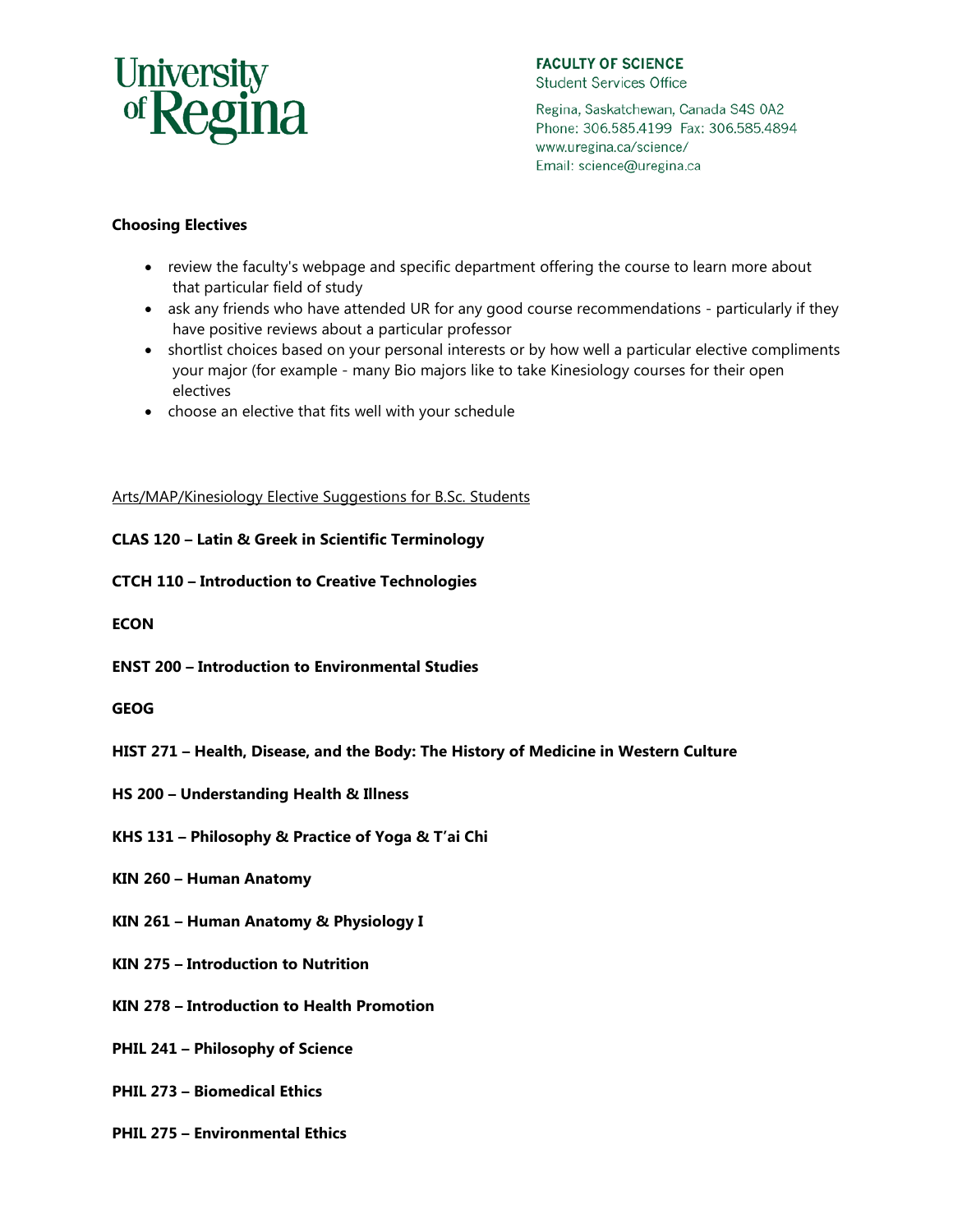

**FACULTY OF SCIENCE Student Services Office** 

Regina, Saskatchewan, Canada S4S 0A2 Phone: 306.585.4199 Fax: 306.585.4894 www.uregina.ca/science/ Email: science@uregina.ca

**PHIL 277 – Ethical Issues in Science & Technology**

**PSYC**

- **SOC 222 – The Sociology of Health**
- **SOC 225 – Technology & Society**
- **SOC 230 – Nature & Society**
- **SOC 325 – Science & Technology**
- **SOC 330 – Sociology of the Environment**
- **WGST 201 – Women, the Environment & Change**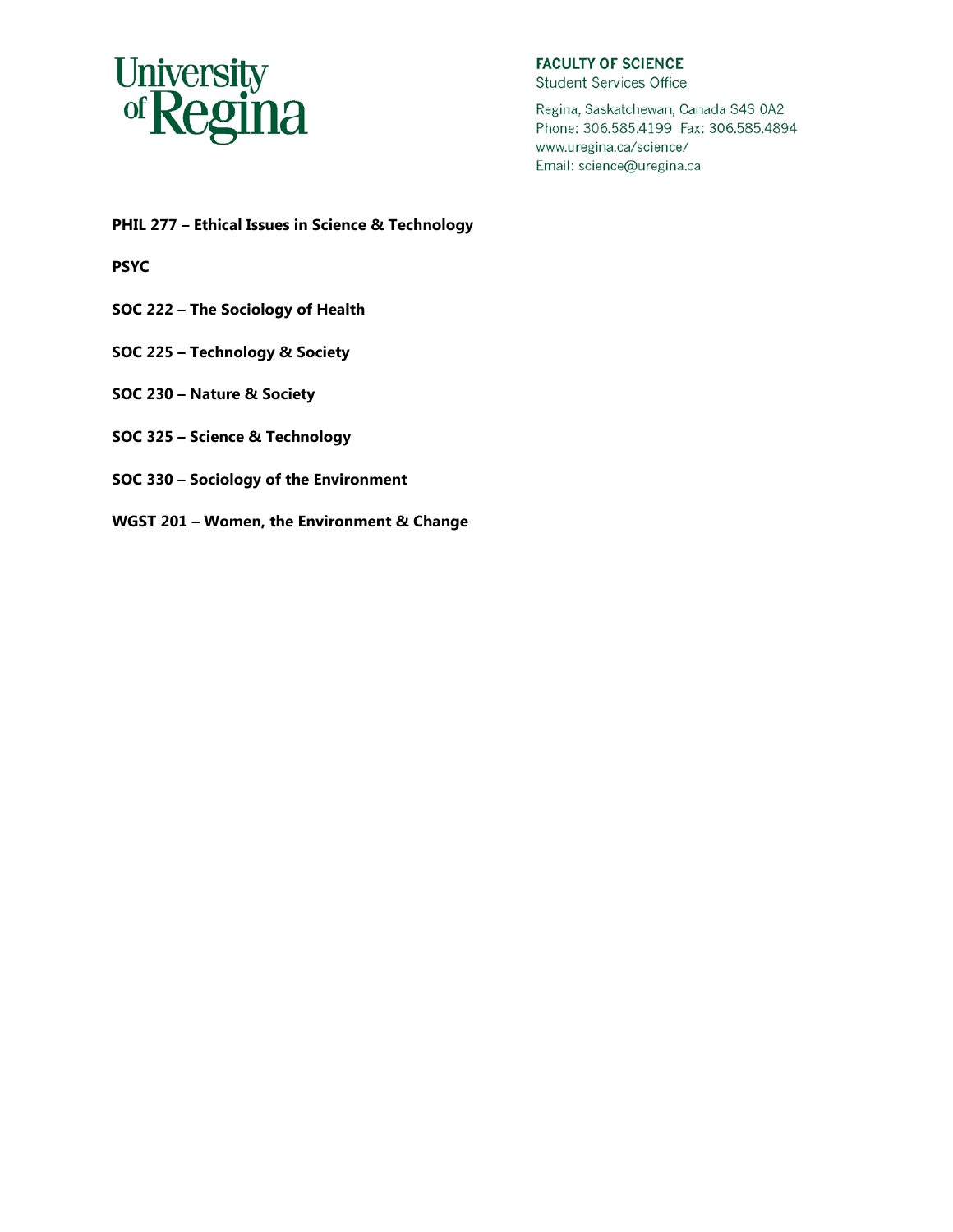## **Electives and Course Subjects by Faculty**

| <b>Faculty of Arts</b>               |                                     |
|--------------------------------------|-------------------------------------|
| List A - Humanities                  | List B - Social Sciences            |
|                                      |                                     |
| <b>CATH - Catholic Studies</b>       | ANTH - Anthropology                 |
| <b>CLAS - Classical Studies</b>      | <b>CATH - Catholic Studies</b>      |
| HS - Health Studies                  | <b>ECON - Economics</b>             |
| <b>HUM - Humanities</b>              | <b>ENST - Environmental Studies</b> |
| ILP - Intercultural Leadership       | GEOG - Geography                    |
| IDS - Interdisciplinary Studies      | HS - Health Studies                 |
| <b>INTL</b> - International Studies  | HIST - History                      |
| <b>ENGL</b> - English and Literature | <b>INDG</b> - Indigenous Studies    |
| LING - Linguistics                   | INHS - Indian Health Studies        |
| <b>PRST - Prairie Studies</b>        | ILP - Intercultural Leadership      |
| PHIL - Philosophy                    | IDS - Interdisciplinary Studies     |
| RLST - Religious Studies             | <b>PRST - Prairie Studies</b>       |
| STS - Science and Technology         | <b>PSCI</b> - Political Science     |
| <b>Studies</b>                       | PSYC-Psychology                     |
| WGST - Women's and Gender            | SOC - Sociology                     |
| <b>Studies</b>                       | SOST - Social Studies               |
|                                      | WGST - Women's and Gender           |
| Languages                            | <b>Studies</b>                      |
| $FR - French$                        |                                     |
| CHIN - Chinese                       |                                     |
| GER-German                           |                                     |
| JAPN - Japanese                      |                                     |
| KOR - Korean                         |                                     |
| SPAN - Spanish                       |                                     |
| CREE - Cree                          |                                     |
| NAK - Nakota                         |                                     |
| RUS - Russian<br>SAUL - Saulteaux    |                                     |
| UKR - Ukrainian                      |                                     |
|                                      |                                     |